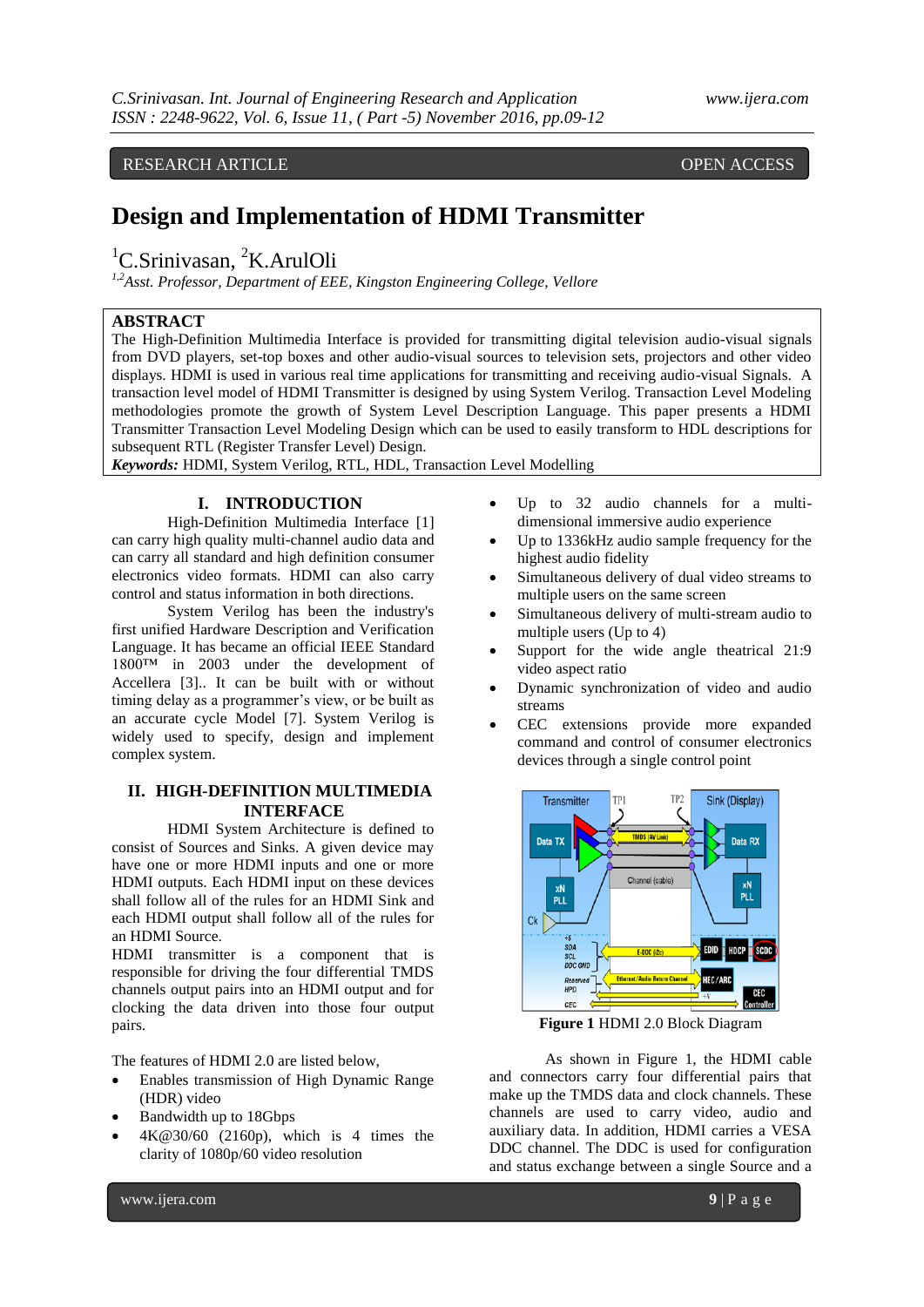single Sink. The optional CEC protocol provides high-level control functions between all of the various audiovisual products in a user's environment

#### **2.1 Brief Description of the HDMI**

In HDMI system, all Video data can have a pixel size of 24, 30, 36 or 48 bits, and which that at the default 24-bit color depth is carried at a TMDS clock rate equal to the pixel clock rate. To keep the balance of system rule, those higher color depths are carried using a correspondingly higher TMDS clock rate. Video formats with TMDS rates below 23MHz can be transmitted using a pixelrepetition scheme. The video pixels can be encoded in either RGB, YCBCR 4:4:4 or YCBCR 4:2:2 color space[8]. As we know, Basic audio contains a single format IEC 60938 L-PCM audio stream at sample rates of 32kHz, 44.1kHz or 48kHz. HDMI can optionally carry such audio at sample rates up to 192KHz and also has 3 to 8 audio channels, and support to carry an IEC 61937 compressed (e.g. surround-sound) audio stream at bit rates up to 24.376Mbps. HDMI can also carry from 2 to 8 channels of One Bit Audio and a compressed form of One Bit Audio called DST.

#### **2.2 Packing and Encoding**

An HDMI physical link includes three TMDS Data channels and a single TMDS Clock channel as shown in Figure 2. The TMDS Clock channel constantly runs at a rate proportional as the pixel rate of the transmitted video. Each of the three TMDS data channels transmits a 10-bit character during every cycle of the TMDS Clock channel. This 10-bit word is encoded using one of several different coding techniques.



**Figure 2** HDMI Encoder/Decoder Overview

As described at Figure 2, the input data stream to the Source's encoding logic module will contain video pixel (e.g. B), packet (e.g. Audio

Sample) and control data. The source transmitter encodes 2 bits of control data, 4 bits of packet data or 8 bits of video data per TMDS channel to 10 bits output, and the Source encodes one of these data types or encodes a Guard Band character on any given clock cycle.

As for transmission audio and auxiliary data across three TMDS channels, HDMI uses a packet structure. For the purpose of the higher reliability required of audio and control data, this data is used with a BCH error correction code and is encoded with a special error reduction coding method to produce the 10-bit output word that is transmitted on the TMDS channels.

#### **III. SYSTEM VERILOG FEATURE**

System Verilog provide some key elements for hardware and system-level modeling or UVM style verification. Object-Oriented Programming (OOP) lets you create complex data types and tie them together with the routines that work with them. You can create test benches and system-level models at a more abstract level by calling routines to perform an action rather than toggling bits. When you work with transactions instead of signal transitions, you are more productive.

Transaction Level Model (TLM) is a term used to identify a reference model that implements the required functionality at a very high level of abstraction [3]. Given the RTL code is written at a low level of abstraction, TLM's are usually written more quickly and efficiently capture the expected function of the device. System Verilog support to use a Extensible verification method library such as UVM and VMM for verification and modeling.

# **IV. FUNCTIONAL TRANSMITTER MODEL**

This part presents a functional level model of HDMI Transmitter. The model is divided into separate sections according to different functions, and the module includes various user-definable switches. We built the whole model by the method of OPP and TLM, so it either has a feature of clearly and easily maintained structure, or correspond the mainstream standard modeling methods.

#### **4.1 The Overall Design**

The overall design of the model is as follows:

The whole HDMI transmitter model is divided into several classes. Env which is called environment is a large container of whole transmitter. If this model use for the HDMI entire model as a modeling or verification components, it can be reused from this level. The agent packs those parts which interact with the external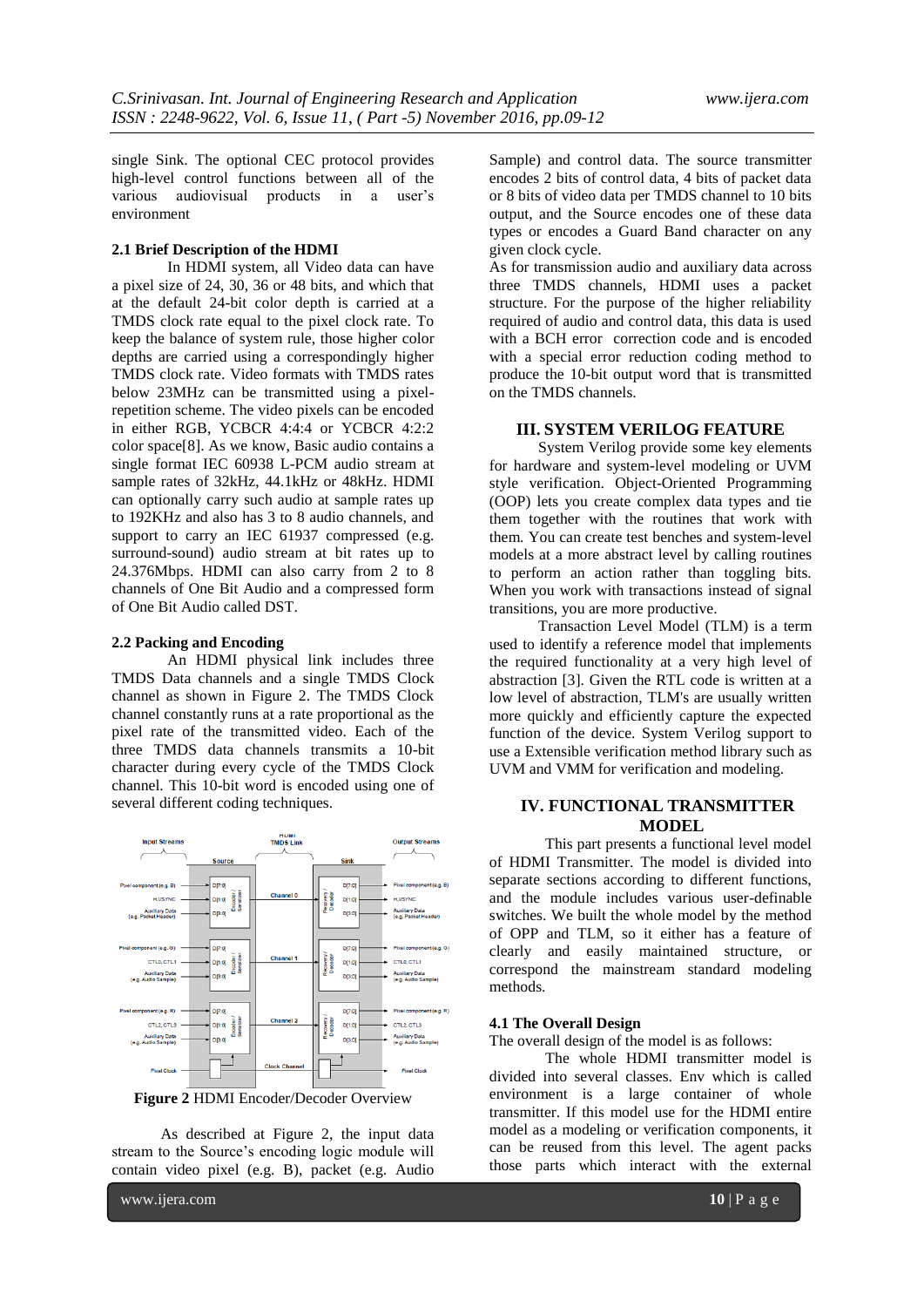interface such as a driver and a monitor as a class. Sequencer is as sequence generator, controlling that which of the transaction should be sent to the driver depending on the needs of driver. Driver is the Bus Function Model (BFM), whose function is to abstract data from the upper streams into the signal level and sent them to the interface.

Transaction level is the core of TLM transport. The flow of data across internal model is based on packet units.. Thus the core of the transmitter is the class of transaction and its member functions, which is used to capture the data and drive it out according to the protocol. The config part is also a config type class which contains all the parameters that need to set for the model.

#### **4.2 The Data Encoding Design**

The encoding module put into the interface, and encoding process is designed full accordance with protocol requirements. The upstream module drives the transaction into interface, and spilt into three-way 8 bit RGB, 4bit auxiliary data or 2bit control data in different time.

Video Data Periods use the way of Transition Minimized Differential encoding to transfer eight bits data in each channel, a total of 24, showing a video pixels. Data Island Periods using a similar method with minimized differential coding, is called TMDS Error Reduction Coding (TERC4), each channel transmitting four data per clock cycle, a total of two data transfer. Control Periods, transfer two data per channel, a total of six bits data which are HSYNC, VSYNC, CTL0, CTL1, CTL2 and CTL3. So, in each TMDS clock cycle, use Transition Maximized encoding for those 2bits data.

# **4.3 The Data Generating and Scheduling Design**

HDMI transmitter is designed mainly lies in the capture of upstream video and audio data and packing by the protocol. The modeling process is using TLM model which a transaction is a transmission unit. So a frame image is a transaction, and all the data which needs to transmit must put in this transaction.

Firstly, transaction was defined as a class, which has three member functions, respectively using for generating video data, generating data island and group packages output. These three functions are all nested different classes and functions. Video generation module generates HSYNC, VSYNC, DE and other signal which are used to constitute a frame image. When DE signal is valid, that is, HSYNC and VSYNC invalid video period, then the three channels transmit video data. When DE signal is invalid, that is, HSYNC and VSYNC valid for

the data island period, then transmit the auxiliary data which is generated by data island packet module, and it contains audio sample package and other supplementary information package. In the middle of the data island period and the video period must have a control period, and HSYNC and VSYNC signal are transmitted outward through the control period. The entire process of data scheduling is done by a function of packing data out.

#### **V. SYSTEM MODEL VERIFICATION**

The way to verify the HDMI transmitter model was using a proven HDMI receiver's IP, and comparing the video and audio data whether can complete transmission by connecting and some related configuration. Video transmission use the color bar, and it allows you to quickly check the source, transmission, sink, signal black and white level display prospective, especially mainly use to confirm the entire signal flow in the color encoding and decoding is whether normal or not. In this test case, we choose the video format of 640x480p.As show in Figure 3(a), we firstly use the waveform of channel 0 outputs to show that three channels corresponding to the time sequence as their rule. In addition, comparison of channel 0 video data of transmitter and receiver pre-encoded data indicate the correctness of video data transmits as Figure 3(b). Finally, we show a comparison of the frame picture of color bar as Figure 3(c).



(a) Waveform of Transmitter Output before Encoding



(b) Video Data Waveform of Transmission and Recovery